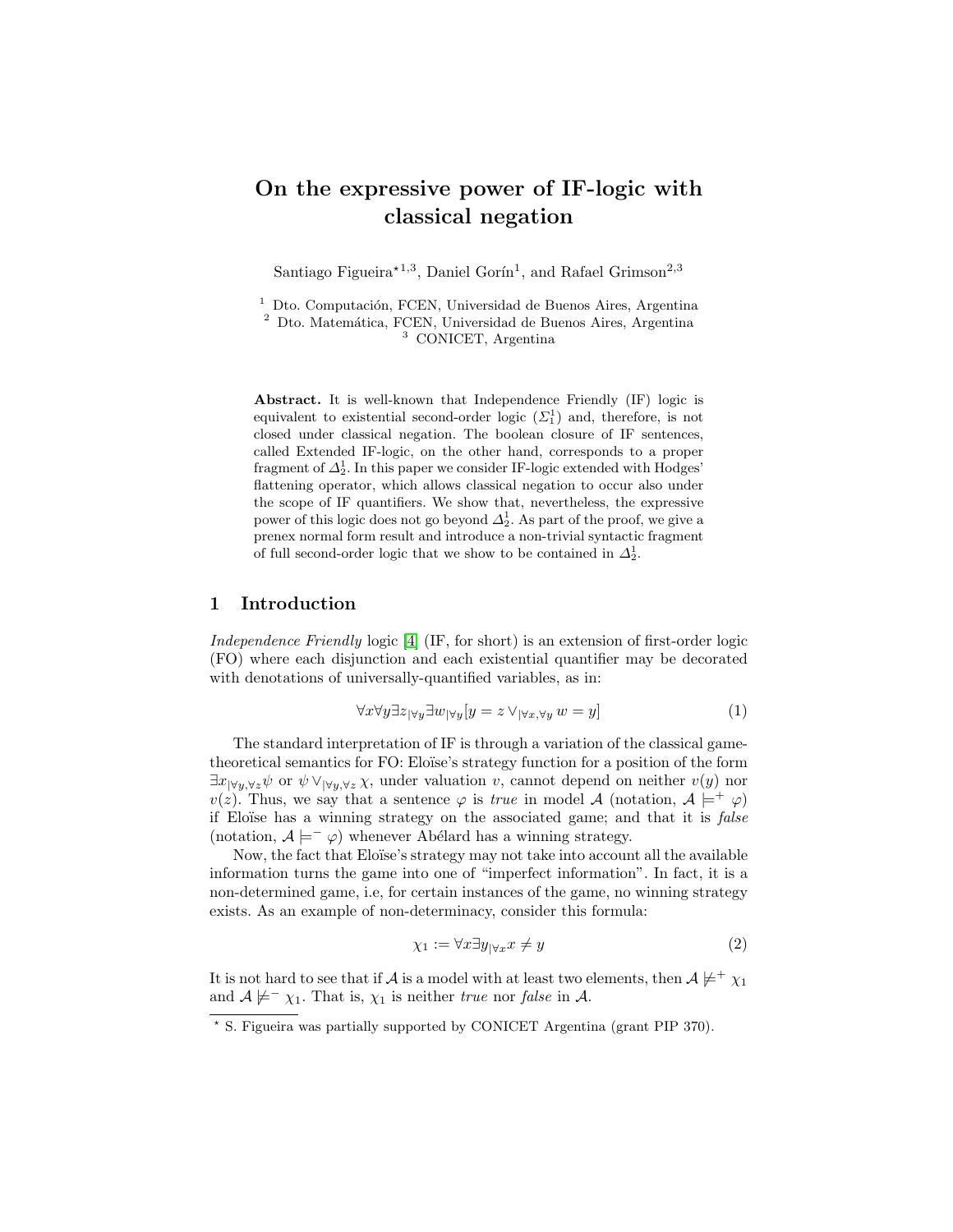#### 2 Figueira, Gorín and Grimson

In game-theoretical semantics, negation is interpreted as a switch of roles, i.e., Abélard plays on Eloïse's former positions and vice versa. We use  $\sim$  to denote this form of negation and we refer to it as game negation. For any IF-formula  $\psi$  and any model  $\mathcal{A}, \mathcal{A} \models^+ \psi$  iff  $\mathcal{A} \models^- \sim \psi$ . (i.e., Eloïse has a winning strategy for  $\psi$  on A iff Abélard has one for  $\sim \psi$  on A). However, observe that  $\psi \vee \sim \psi$ is not in general a valid IF-formula (e.g., take  $\psi$  to be  $\chi_1$  in [\(2\)](#page-0-0)). This means that game negation in IF is not equivalent to classical negation, which will be denoted with  $\neg$  and is characterized by:

$$
\mathcal{A} \models^+ \neg \psi \text{ iff } \mathcal{A} \not\models^+ \psi \tag{3}
$$

Since the expressive power of IF corresponds to that of existential secondorder logic  $(\Sigma_1^1)$  [\[4](#page-10-0)[,5\]](#page-10-1) and  $\Sigma_1^1$  is not closed by (classical) negation, it is clear that classical negation cannot be defined in IF.

Classical negation plays an important role in Hintikka's original programme. In [\[4\]](#page-10-0), he claims that "virtually all off classical mathematics can in principle be done in extended IF first-order logic" (in a way that is ultimately "reducible" to plain IF logic). What he calls "(truth-functionally) extended IF logic" is the closure of the set of IF-sentences with operators ¬, ∧ and ∨. Clearly, extended IF logic corresponds in expressive power to the boolean closure of  $\Sigma_1^1$ , which is known to be a proper fragment of  $\Delta_2^1$  [\[2,](#page-10-2)[9\]](#page-10-3).

In this paper we will consider the extension of IF logic where classical negation can be combined with IF-operators without restrictions (in contrast to Extended IF, where formulas with  $\neg$  are obtained from boolean combination of IF sentences). One might suspect the resulting logic to be extremely expressive: freely combining classical negation with second order existential quantifiers leads to full second-order logic (SO). This suspicion is true for the logic with Henkin quantifiers when the set of available quantifiers is closed by a dualization operator [\[10\]](#page-10-4). Indeed, this logic has the same expressive power as SO. We will show that, in our context, this is not the case: IF with unrestricted classical negation is not more expressive than  $\Delta_2^1$ .

We take as a basis Hodges' treatment of classical negation [\[6\]](#page-10-5). He defines an extension of IF, called slash logic (SL), in which independence restrictions can occur in any connective (and not only ∃ and ∨) and provide a compositional semantics for it. To support classical negation, the *flattening* operator  $\downarrow$ is introduced. Intuitively, this operator satisfies:

$$
\mathcal{A} \models^- \downarrow \varphi \text{ iff } \mathcal{A} \not\models^+ \varphi \tag{4}
$$

It is easy to see that classical negation can be expressed combining ∼ and ↓:

$$
\mathcal{A} \models^+ \neg \varphi \text{ iff } \mathcal{A} \models^+ \sim \downarrow \varphi \text{ iff } \mathcal{A} \models^- \downarrow \varphi \text{ iff } \mathcal{A} \not\models^+ \varphi
$$
 (5)

Let  $SL(\downarrow)$  denote the extension of SL with the flattening operator. We will use the game-theoretical semantics introduced in [\[3\]](#page-10-6) (equivalent to Hodges' compositional semantics), which we present in §[2.](#page-2-0) From this we derive a prenex normal form result in §[3](#page-4-0) from which a Skolem form for  $SL(\downarrow)$ -formulas is obtained in §[4.](#page-6-0) By analyzing the syntactic fragment of SO in which the Skolem form falls, we ultimately arrive to the  $\Delta_2^1$  upper-bound.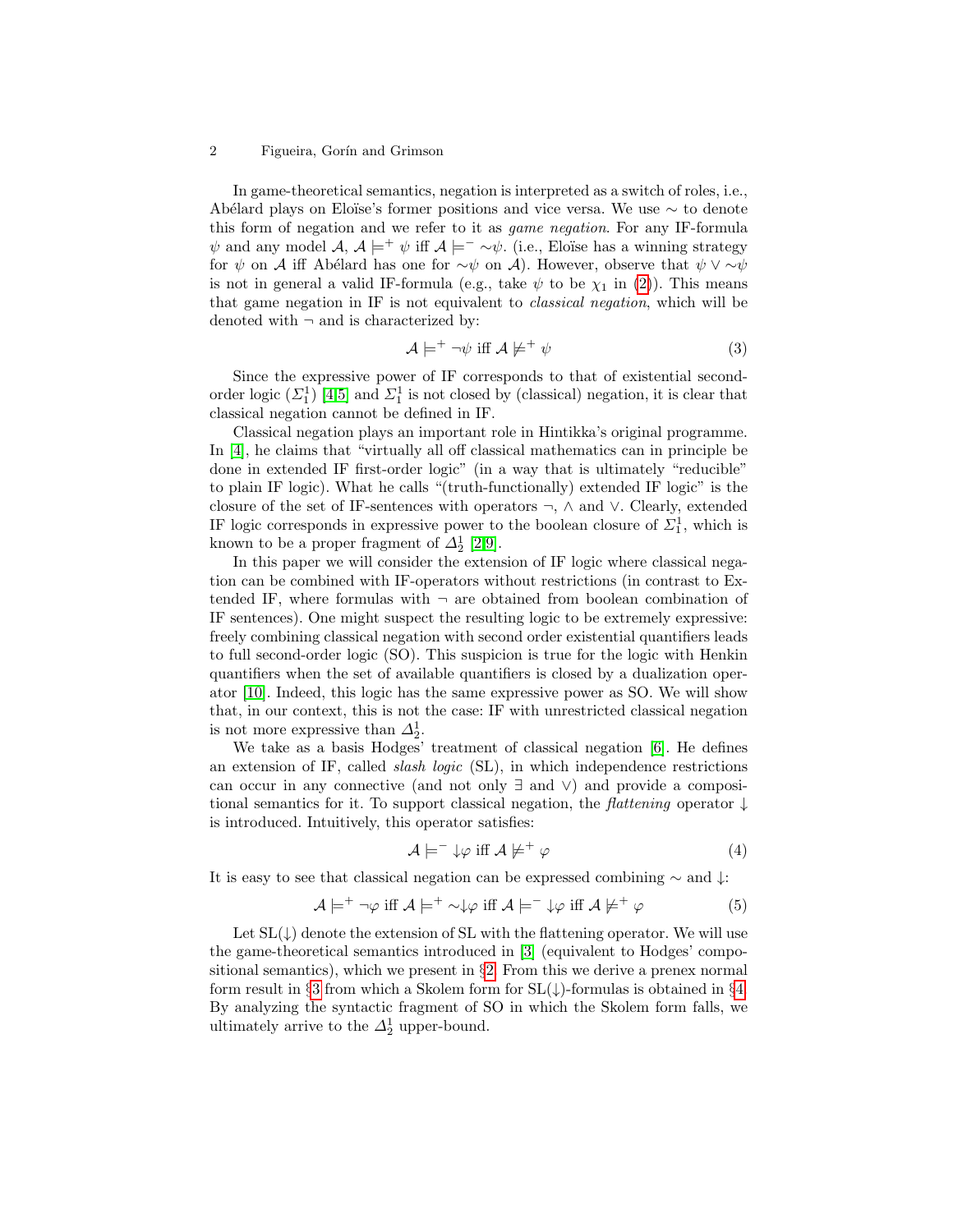# <span id="page-2-0"></span>2 Syntax and semantics of  $SL(\downarrow)$

We assume a fixed first-order relational language  $\mathcal{L}$ , as well as a collection X of first-order variables, which we will denote  $x, y, z$ , perhaps with subindices. Formulas of  $SL(\downarrow)$ , in negation normal form, correspond to the following grammar:

$$
\varphi ::= l(x_1, \dots, x_k) | \exists x_{i|\rho} \varphi | \forall x_{i|\rho} \varphi | \downarrow \varphi | \uparrow \varphi | \varphi \vee_{|\rho} \varphi | \varphi \wedge_{|\rho} \varphi
$$
 (6)

where  $\rho$  denotes a (possibly empty) finite set of variables and  $l(x_1, \ldots, x_k)$  is any first-order literal (i.e., an atom or a negated atom). We will typically use  $\exists x_i, \forall x_i, \vee \text{ and } \wedge \text{ instead of } \exists x_{i|\emptyset}, \forall x_{i|\emptyset}, \vee_{|\emptyset} \text{ and } \wedge_{|\emptyset}$ . Since we are working in negation normal form, (game) negation  $\sim$  will be a mapping on functions satisfying  $\sim \forall x_{i|\rho} \varphi = \exists x_{i|\rho} \sim \varphi; \neg \psi \neq \neg \varphi$ , etc. Finally,  $\neg \varphi$  will be short for  $\sim \downarrow \varphi$ . Fv( $\varphi$ ) denotes the set of free variables of  $\varphi$  (see [\[3\]](#page-10-6) for a formal definition). A sentence is a formula with no free variables.

<span id="page-2-1"></span>Remark 1. For the sake of simplicity we will impose a further restriction on formulas: there can be no nested bindings of the same variable (e.g.,  $\exists x \exists x \varphi$ ) nor a variable that occurs both free and bound in a formula (e.g.,  $x \vee \exists x \varphi$ ). This is called the regular fragment of  $SL(\downarrow)$  and it has simpler formal semantics. The results in this paper apply to the whole language under the proviso that historypreserving valuations are used instead of standard ones (cf. [\[3\]](#page-10-6) for details).

We interpret a  $SL(\downarrow)$ -formulas using first-order models A with domain |A|. We use sets of *finite* valuations to account for free variables; the domains of these valuations must be large enough to interpret them all (but they can be larger).

**Definition 1.** Given  $\varphi$  and A, we say that, V, a set of finite valuations over A, is suitable for  $\varphi$  iff there is a finite set  $D \supseteq \text{Fv}(\varphi)$  such that  $V \subseteq |A|^D$ .

We define now the game  $G(\mathcal{A}, \varphi, V)$ , where  $\mathcal{A}$  is a model and V is a set of finite valuations over A suitable for  $\varphi$ . Furthermore, let  $\tilde{D} \supseteq$  Fv( $\varphi$ ) be such that  $V \subseteq |A|^{\tilde{D}}$ . As is customary, this game is played between two opponents: Eloïse and Abélard (sometimes called *Verifier* and *Falsifier*). There is also a third agent, called Nature, which acts either as a generator of random choices or as a referee.

The board. Game  $G(A, \varphi, V)$  is played over the syntactic tree of  $\varphi$ . There is, additionally, a placeholder for a set D and a valuation  $v : D \to |A|$ . Initially, D is set to D and v is empty. In the syntactic tree of  $\varphi$ , all the  $\exists$ ,  $\vee$  and  $\downarrow$ nodes of the tree belong to Eloïse; while the  $\forall$ ,  $\land$  and  $\uparrow$ -nodes belong to Abélard. Moreover,  $\exists$ ,  $\forall$ ,  $\vee$  and  $\wedge$ -nodes will be (repeatedly) decorated with functions during the game; the first two admit any function  $f : |A|^D \to |A|$ ; the last two, only functions  $f : |\mathcal{A}|^D \to \{L, R\}$ . Initially, nodes have no decoration.

The turns. At any point of the game, the remaining number of turns is bounded by the maximum number of nested occurrences of ↓-nodes and ↑-nodes in the game-board.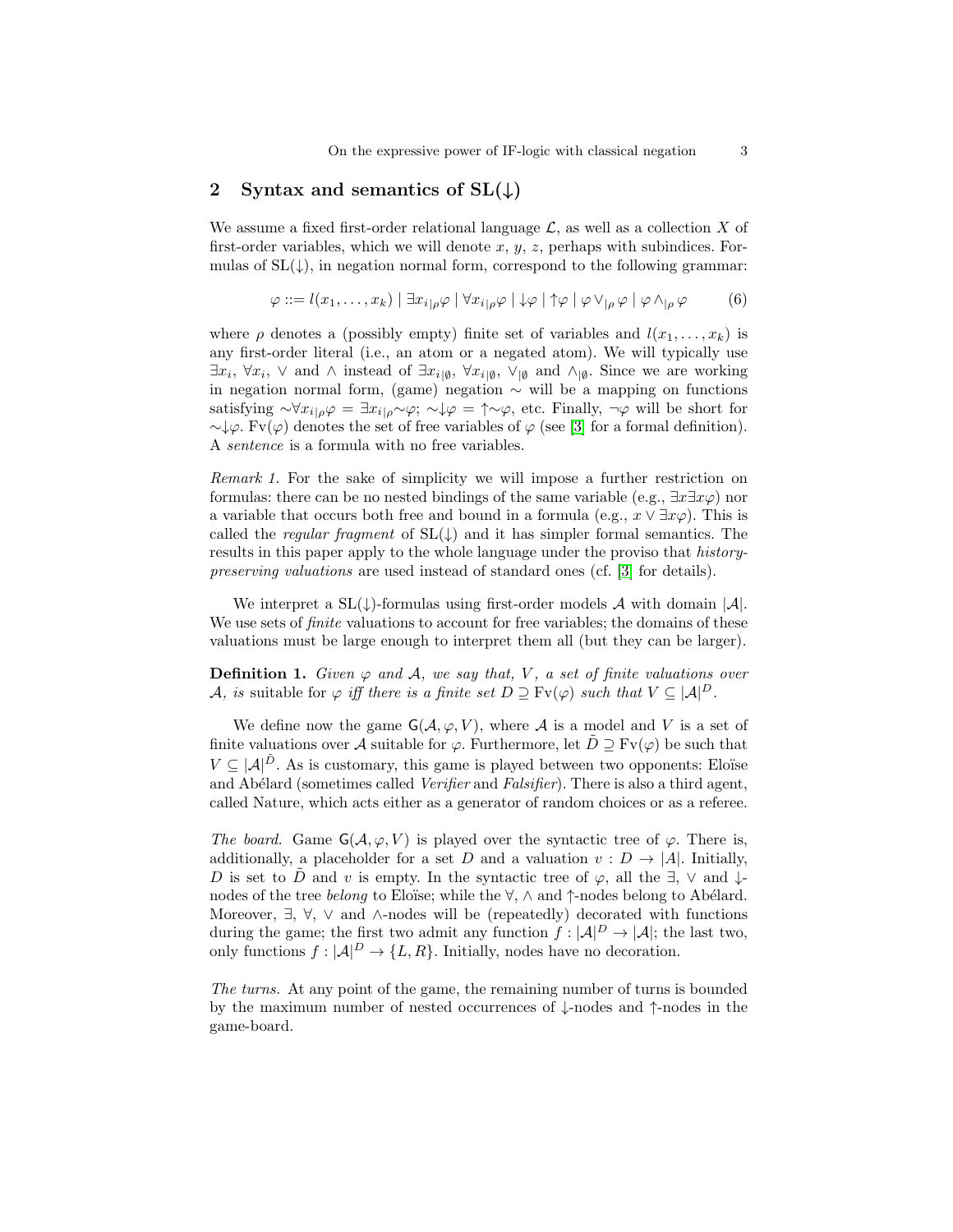- 4 Figueira, Gorín and Grimson
	- $-$  The opening turn. The first turn is different from the rest. It is composed of two clearly distinguished phases. In the first phase, both players decorate all their nodes with suitable functions. The order in which they tag their nodes is not important as long as they do not get to see their opponent's choices in advance. For simplicity, we will assume they both play simultaneously. In the second phase, Nature picks a valuation from  $V$  and puts it in the placeholder v and finally evaluates the outcome of the turn, as described below.
	- $-$  The subsequent turns. In all but the first turn, the formula tree is of the form  $\downarrow \psi$  or  $\uparrow \psi$  (see next). In these turns, both players get to redecorate their nodes, one after the other; Eloïse goes first when the formula tree is of the form  $\downarrow \psi$  and Abélard does so on  $\uparrow \psi$ . Finally, Nature replaces the tree with  $\psi$  and proceeds to evaluate.

The recursive evaluation procedure used by Nature is the following:

- **R1** If the tree is of the form  $\psi_1 \vee_{|y_1,...,y_k} \psi_2$  or  $\psi_1 \wedge_{|y_1,...,y_k} \psi_2$ , then its root must have been with a function  $f : |\mathcal{A}|^D \to \{L, R\}$ . Nature picks elements  $a_1 \ldots a_k$  from  $|\mathcal{A}|$  and evaluates  $f(v[y_1 \mapsto a_1, \ldots, y_k \mapsto a_k])$  —by construction  $\{y_1, \ldots y_k\} \subseteq D$ . That is, the values the player was not supposed to consider are randomly replaced prior to evaluating the function provided. The tree is then updated with  $\psi_1$ , if the result is L, and with  $\psi_2$ , otherwise.  $D$  and  $\boldsymbol{v}$  remain unchanged and evaluation proceeds.
- **R2** If the tree is of the form  $\exists x_{|y_1,...,y_k} \psi$  or  $\forall x_{|y_1,...,y_k} \psi$ , then it must have been decorated with a function  $\ddot{f} : |\mathcal{A}|^D \to |\mathcal{A}|$ . Again, Nature picks  $a_1 \dots a_k$ , evaluates  $b := f(v[y_1 \mapsto a_1, \dots, y_k \mapsto a_k])$  and records this choice by replacing the placeholder with  $D := D \cup \{x\}$  and  $v := v \cup \{x \mapsto b\}$ . Finally, the tree is updated with  $\psi$  and evaluation proceeds.
- **R3** If the tree is of the form  $\downarrow \psi$  or  $\uparrow \psi$ , the evaluation –and, thus, the turn– ends.
- **R4** Finally, if the root of the tree is a literal  $l(x_1, \ldots, x_k)$ , the game ends. Eloïse is declared the winner if  $\mathcal{A} \models l(x_1, \ldots, x_k)[v]$ ; otherwise, Abélard wins.

Nodes may get redecorated during the game but only by its owner, that is fixed. Hence it is equivalent to assume that players decorate only those nodes that are not under nested  $\downarrow$  or  $\uparrow$ . This way, each node gets decorated only once.

Winning strategies. We will not go into a formal description of what a strategy for  $G(A, \varphi, V)$  is. We simply take it to be a form of oracle that tells the player how to proceed in each turn. As usual, a strategy is said to be *winning* for a player if it guarantees that the he or she will win every match of the game, regardless the strategy of the opponent and the choices made by Nature.

We are now ready to give our game-semantic notion of *truth* and *falsity*.

**Definition 2.** Let V be a set of finite valuations suitable for  $\varphi$ . We define:

- $-\mathcal{A} \models^+ \varphi[V]$  iff Eloïse has a winning strategy for the game  $\mathsf{G}(\mathcal{A}, \varphi, V);$
- $A \models^- \varphi[V]$  iff Abélard has a winning strategy for the game G(A,  $\varphi$ , V).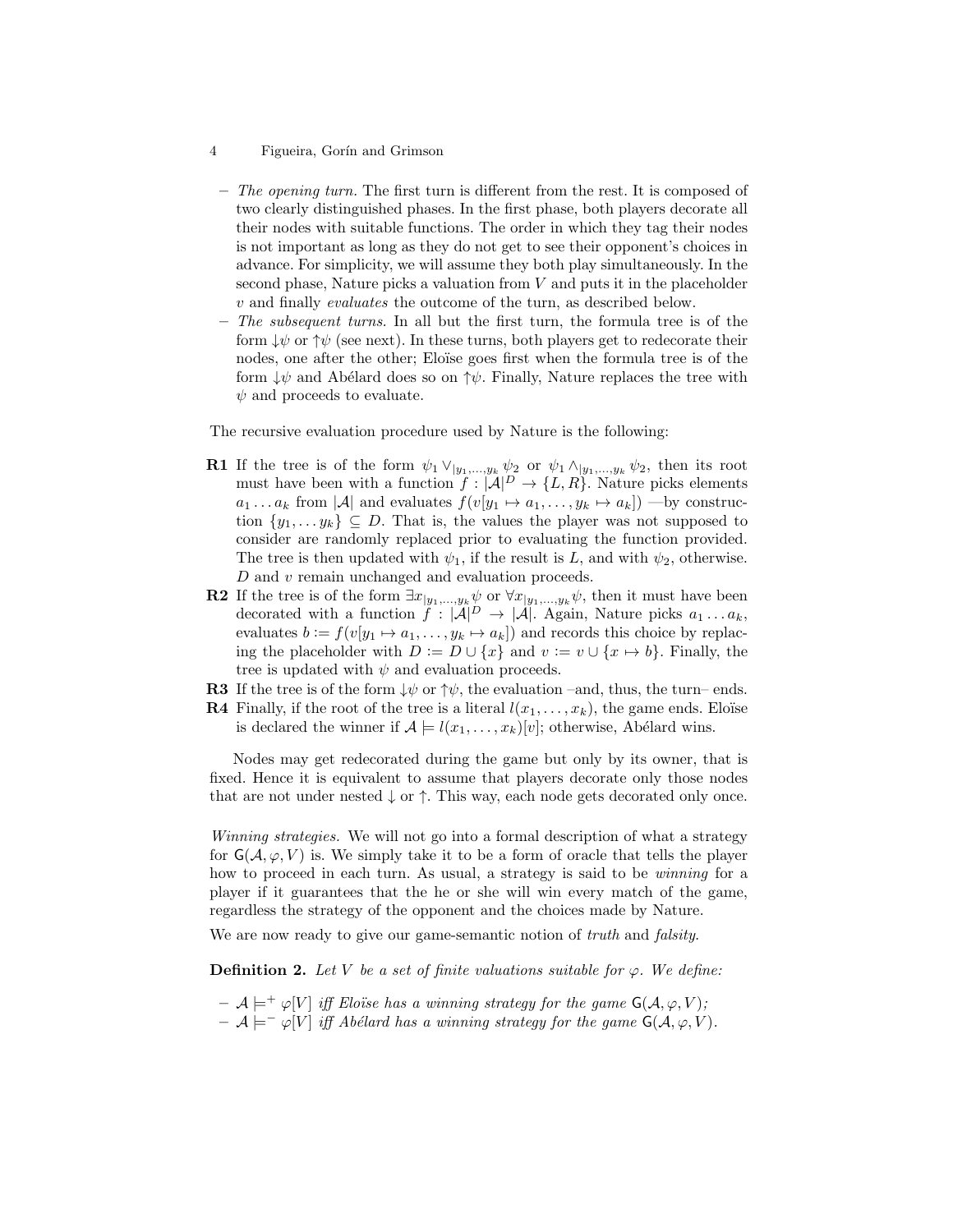When  $V = \{v\}$  we may alternatively write  $\mathcal{A} \models^+ \varphi[v]$  and  $\mathcal{A} \models^- \varphi[v]$ . Also, for a sentence  $\varphi$  we may write  $\mathcal{A} \models^+ \varphi$  and  $\mathcal{A} \models^- \varphi$  meaning  $\mathcal{A} \models^+ \varphi[\varnothing]$  and  $\mathcal{A} \models^- \varphi[\varnothing]$ , respectively, where  $\varnothing$  is the empty valuation (i.e. dom  $\varnothing = \emptyset$ ). Unlike classical logics, from  $A \models^+ \varphi[\varnothing]$  we cannot infer  $A \models^+ \varphi[v]$  for every suitable  $v$ . This is due to *signaling*: the value of a variable a player is supposed not to know is available through the value of another one (cf. [\[7,](#page-10-7)[8\]](#page-10-8)).

**Definition 3.** We write  $\varphi_1 \equiv \varphi_2$  whenever, for every A and every set V suitable for  $\varphi_1$  and  $\varphi_2$ ,  $\mathcal{A} \models^+ \varphi_1[V]$  iff  $\mathcal{A} \models^+ \varphi_2[V]$  and  $\mathcal{A} \models^- \varphi_1[V]$  iff  $\mathcal{A} \models^- \varphi_2[V]$ .

When interested in winning strategies for, say, Eloïse in  $\mathsf{G}(\mathcal{A}, \varphi, \{v\})$ , it makes no difference whether in the opening turn both players play simultaneously or if Eloïse goes first. This is not true, though, in  $G(A, \varphi, V)$  for a non-singleton V.

<span id="page-4-4"></span>**Proposition 1.** Given v, a finite valuation over A suitable for  $\varphi$ , we have that  $\mathcal{A} \models^+ \varphi[v]$  iff  $\mathcal{A} \models^+ \psi[v]$ , and that  $\mathcal{A} \models^- \varphi[v]$  iff  $\mathcal{A} \models^- \uparrow \varphi[v]$ .

<span id="page-4-3"></span>Remark 2. Whenever one is interested in whether  $A \models^+ \varphi[V]$  holds or not, it is clearly equivalent (and sometimes convenient, too) to consider a simplified version of  $\mathsf{G}(\mathcal{A}, \downarrow\varphi, V)$  in which Eloïse plays functions and Abélard plays *elements* (until the game reaches a  $\uparrow$ , where the situation gets reversed). This resembles the perfect-information game for IF given by Väänänen in  $[11]$ .

Operator  $\downarrow$  turns a formula that may lead to a non-determined game, into one that always leads to a determined one. This suggests the following notion.

**Definition 4.** We say that  $\varphi$  is determined whenever, for every model A, and every set V suitable for  $\varphi$ ,  $\mathcal{A} \not\models^+ \varphi[V]$  iff  $\mathcal{A} \models^- \varphi[V]$ .

Intuitively, determined formulas are those that have a well-defined truth-value on every structure. Plain first-order formulas (i.e., those with no independence restrictions) are determined, but one can give more general conditions.

<span id="page-4-2"></span>Proposition 2. The following hold:

- 1. Every literal is a determined formula.
- 2.  $\downarrow \psi$  and  $\uparrow \psi$  are determined formulas.
- 3. If  $\varphi$  and  $\psi$  are determined formulas, so are  $\varphi \wedge_{\lbrack 0} \psi$ ,  $\varphi \vee_{\lbrack 0} \psi$ ,  $\exists x_{\lbrack 0} \varphi$  an  $\forall x_{\lbrack 0} \varphi$ .

## <span id="page-4-0"></span>3 Normal forms for  $SL(\downarrow)$

Normal forms in the context of SL were initially investigated in [\[1\]](#page-10-10). Later, Janssen [\[7\]](#page-10-7) observed some anomalies which cast doubt on the correctness of these results. However, it was shown in [\[3\]](#page-10-6) that only the formal apparatus employed in [\[1\]](#page-10-10) was defective, and not the results per se.

In this section we revisit the prenex normal form results of [\[1\]](#page-10-10) and extend them to account for  $\downarrow$  and  $\uparrow$ . For this, bound variables will be tacitly renamed when necessary<sup>[4](#page-4-1)</sup> and the following formula manipulation tools will be employed.

<span id="page-4-1"></span>While this assumption was considered problematic in the context of [\[1\]](#page-10-10), it is safe here since we are using regular formulas. Moreover, this can also be assumed for arbitrary formulas under an adequate formalization (cf. Remark [1\)](#page-2-1).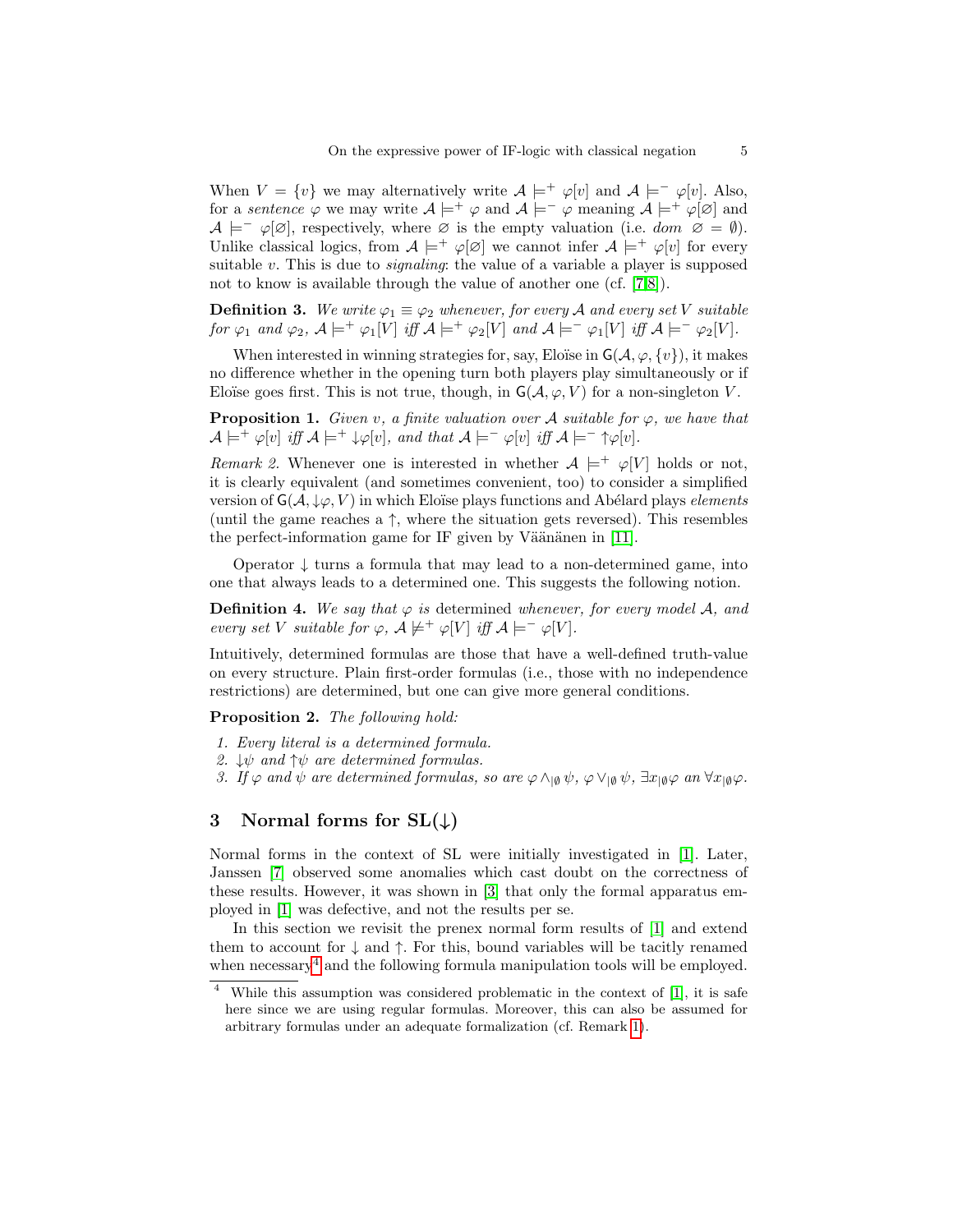**Definition 5.** Let  $x_1 \ldots x_n$  be variables not occurring in  $\varphi$ ; we denote with  $\varphi_{|x_1...x_n}$  the formula obtained by adding  $x_1 \ldots x_n$  as restrictions to every quantifier, every conjunction and every disjunction in  $\varphi$ . Also, we write  $\varphi^c$  for the formula obtained by replacing all independence restrictions in  $\varphi$  by  $\emptyset$ .

Notice that  $\varphi^c$  is essentially a FO formula. As is observed in [\[1\]](#page-10-10), independence restrictions on boolean connectives can be removed by introducing additional quantifications. It is not hard to extend this result to  $SL(\downarrow)$  (in what follows, we shall use, for emphasis,  $\vee_{\lbrack\emptyset\rbrack}$  instead of  $\vee$ ,  $\wedge_{\lbrack\emptyset\rbrack}$  instead of  $\wedge$ , etc.).

<span id="page-5-1"></span>**Theorem 1.** For every formula  $\varphi$ , there exists a  $\varphi'$  such that  $\varphi \equiv \varphi'$  and every disjunction (resp. conjunction) in  $\varphi'$  is of the form  $\psi_1 \vee_{\vert \emptyset} \psi_2$  (resp.  $\psi_1 \wedge_{\vert \emptyset} \psi_2$ ).

Proof. When restricted to models with at least two elements, a simple inductive argument gives us the desired formula. The important step is that, given a formula  $\psi := \psi_1 \vee_{|x_1...x_k} \psi_2$  and given  $y_1, y_2$  fresh in  $\psi$ , we can define

<span id="page-5-0"></span>
$$
\psi^* := \exists y_{1|x_1...x_k} \exists y_{2|y_1,x_1...x_n} [(y_1 = y_2 \land \psi_{1|y_1,y_2}) \lor (y_1 \neq y_2 \land \psi_{2|y_1,y_2})] \tag{7}
$$

On models with at least two elements, we have  $\psi \equiv \psi^*$ . By successively applying this truth-preserving transformation in a top-down manner, one can obtain, for any given  $\varphi$ , a formula  $\varphi^*$  that is equivalent on models with at least two elements.

Now, observe that on models with exactly one element, restrictions are meaningless. Therefore, for any given  $\varphi$  we can define the equivalent formula:

$$
\varphi' := (\forall x \forall y [x = y] \land \varphi^c) \lor (\exists x \exists y [x \neq y] \land \varphi^*)
$$
\n(8)

Formula [\(7\)](#page-5-0) in the above proof was taken from [\[1\]](#page-10-10), with the proviso that independences on  $y_1$  and  $y_2$  are added to  $\psi_1$  and  $\psi_2$  in order to avoid unwanted signaling [\[7,](#page-10-7)[8,](#page-10-8)[3\]](#page-10-6). This was most probably an involuntary omission in [\[1\]](#page-10-10).

The prenex normal form result for SL in [\[1\]](#page-10-10) uses a lemma that we will need.

<span id="page-5-2"></span>**Lemma 1** ([\[1\]](#page-10-10)). If x does not occur in  $\psi$ , then the following equivalences hold:

| 1. $\exists x_{\rho}[\varphi] \vee_{\lbrack \emptyset} \psi \equiv \exists x_{\lbrack \rho}[\varphi \vee_{\lbrack \emptyset} \psi_{\lbrack x}].$     | 3. $\forall x_{\rho}[\varphi] \vee_{\lbrack \emptyset} \psi \equiv \forall x_{\lbrack \rho}[\varphi \vee_{\lbrack \emptyset} \psi_{\lbrack x}].$     |  |
|------------------------------------------------------------------------------------------------------------------------------------------------------|------------------------------------------------------------------------------------------------------------------------------------------------------|--|
| 2. $\exists x_{\rho}[\varphi] \wedge_{\lbrack \emptyset} \psi \equiv \exists x_{\lbrack \rho}[\varphi \wedge_{\lbrack \emptyset} \psi_{\lbrack x}].$ | 4. $\forall x_{\rho}[\varphi] \wedge_{\lbrack \emptyset} \psi \equiv \forall x_{\lbrack \rho}[\varphi \wedge_{\lbrack \emptyset} \psi_{\lbrack x}].$ |  |

For  $SL(\downarrow)$ , we need to show how to extract  $\downarrow$  and  $\uparrow$  from arbitrary formulas.

Lemma 2. The following hold:

- 1. If  $\psi$  is determined, then  $\downarrow \psi \equiv \uparrow \psi \equiv \psi$ .
- 2.  $\downarrow(\varphi \wedge_{\lbrack\emptyset}\psi) \equiv \downarrow\varphi \wedge_{\lbrack\emptyset}\downarrow\psi$  and  $\uparrow(\varphi \wedge_{\lbrack\emptyset}\psi) \equiv \uparrow\varphi \wedge_{\lbrack\emptyset}\uparrow\psi.$
- 3.  $\downarrow(\varphi \vee_{\vert \emptyset} \psi) \equiv \downarrow \varphi \vee_{\vert \emptyset} \downarrow \psi$  and  $\uparrow(\varphi \vee_{\vert \emptyset} \psi) \equiv \uparrow \varphi \vee_{\vert \emptyset} \uparrow \psi$ .

*Proof.* We shall only discuss  $\downarrow(\varphi \wedge_{\lbrack\emptyset}\psi) \equiv \downarrow\varphi \wedge_{\lbrack\emptyset}\downarrow\psi$ ; the remaining equivalences are similar. Suppose, then, that  $\mathcal{A} \models^+ \downarrow(\varphi \wedge_{\lbrack \emptyset} \psi) [V];$  this means that Eloïse has a way of decorating both  $\varphi$  and  $\psi$  that guarantees she wins both games. Therefore, we have  $\mathcal{A} \models^+ \downarrow \varphi[V]$  and  $\mathcal{A} \models^+ \downarrow \psi[V]$  which implies  $\mathcal{A} \models^+ (\downarrow \varphi \wedge_{\lvert \emptyset} \downarrow \psi)[V]$ . The right to left direction is analogous, and one establishes that  $\mathcal{A} \models^+ \downarrow (\varphi \wedge_{\mathfrak{g}} \psi)[V]$ iff  $\mathcal{A} \models^+ (\downarrow \varphi \land \downarrow \psi)[V]$ . Since  $\downarrow (\varphi \land_{\downarrow \emptyset} \psi)$  and  $(\downarrow \varphi \land_{\downarrow \emptyset} \downarrow \psi)$  are determined formulas (Proposition [2\)](#page-4-2), this implies  $\mathcal{A} \models^- \downarrow(\varphi \wedge_{\lvert \varnothing} \psi)[V]$  iff  $\mathcal{A} \models^- (\downarrow \varphi \wedge \downarrow \psi)[V]$ .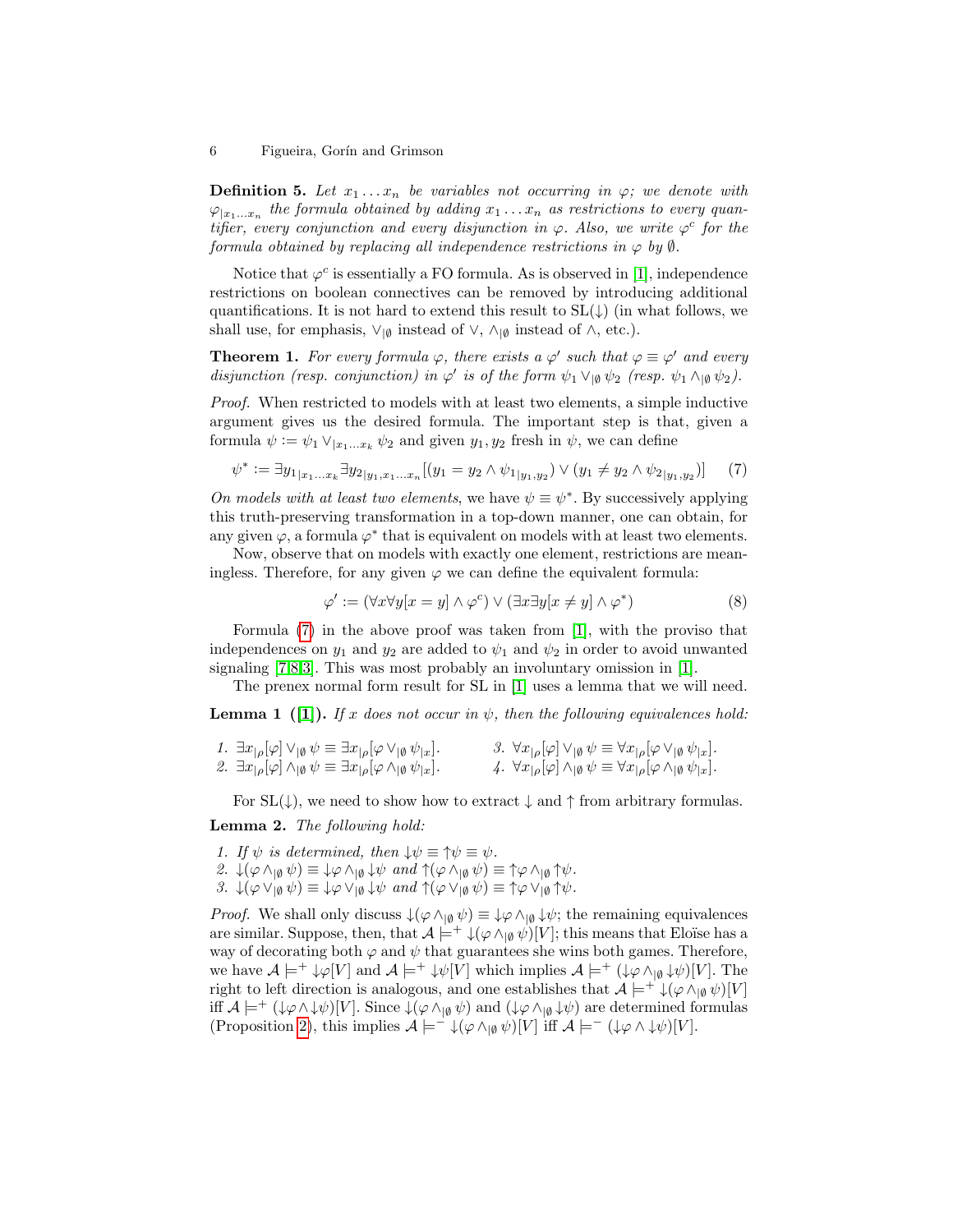**Definition 6.** A  $SL(\downarrow)$ -formula is said to be in prenex normal form if it is of the form  $Q_0^*\mathcal{L}_1 Q_1^*\mathcal{L}_2 \ldots Q_{n-1}^*\mathcal{L}_{n-1} Q_n^*\varphi$  with  $n \geq 0$ , where each  $Q_i^*$  is a (perhaps empty) chain of quantifiers,  $\mathcal{L}_i \in \{\downarrow, \uparrow\}$  and  $\varphi$  contains only literals,  $\wedge_{\lvert \emptyset}$  and  $\vee_{\lvert \emptyset}$ .

**Theorem 2.** For every  $\varphi$ , there exists a  $\varphi^*$  in prenex normal form with  $\varphi \equiv \varphi^*$ .

*Proof.* By Theorem [1](#page-5-1) we can obtain a  $\varphi'$  such that  $\varphi' \equiv \varphi$  and no boolean connective in it contains independences. We proceed now by induction on  $\varphi'$ . If  $\varphi'$  is a literal,  $\varphi^* = \varphi'$ . If  $\varphi' = \exists x_{|y_1...y_k} \psi$ , we have  $\varphi^* = \exists x_{|y_1...y_k} \psi^*$  and the cases for  $\varphi' = \forall x_{y_1...y_k} \psi$ ,  $\varphi' = \psi \psi$  and  $\varphi' = \uparrow \psi$  are analogous. We analyze now the case for  $\varphi' = \psi \vee \chi$ ; the one for  $\varphi' = \psi \wedge \chi$  is symmetrical.

We need to show that there exists a  $\varphi^* \equiv (\psi^* \vee \chi^*)$ , in prenex normal form. We do it by induction on the sum of the lengths of the prefixes of  $\psi^*$  and  $\chi^*$ . The base case is trivial; for the inductive case we show that one can always "extract" the outermost operator of either  $\psi^*$  or  $\chi^*$ .

The first thing to note is that if  $\psi^* = Qx_{|y_1...y_k} \psi'(Q \in {\forall, \exists}$ , then using Lemma [1](#page-5-2) (renaming variables, if necessary) we have  $\varphi^* := Qx_{|y_1...y_k}(\psi' \vee \chi^*)^*$ and the same applies to the case  $\chi^* = Qx_{|y_1...y_k}\chi'$ . So suppose now that neither  $\psi^*$  nor  $\chi^*$  has a quantifier as outermost operator. In that case, they start with one of  $\downarrow$  or  $\uparrow$ , or they contain only  $\wedge_{\lbrack\emptyset}$ ,  $\vee_{\lbrack\emptyset}$  and literals. In either case, they are both determined and at least one of them starts with  $\downarrow$  or  $\uparrow$  (or we would be in the base case). If we assume that  $\psi^* = \psi'$ , using Proposition [2](#page-4-2) repeatedly, we have  $(\downarrow \psi' \lor \chi^*) \equiv (\downarrow \psi' \lor \downarrow \chi^*) \equiv \downarrow (\psi' \lor \downarrow \chi^*) \equiv \downarrow (\psi' \lor \chi^*)$ , and we can apply the inductive hypothesis. The remaining cases are analogous.

# <span id="page-6-0"></span>4 Skolem forms, dependencies and  $\Delta^1_2$ -expressivity

We finally turn our attention to the expressive power of  $SL(\downarrow)$ . We shall see that every SL( $\downarrow$ )-formula is equivalent to both  $\Sigma_2^1$  and  $\Pi_2^1$ -formulas, and therefore, is included in  $\Delta_2^1$ . We reserve letters f, g and h (probably with subindices) to denote second-order functional variables; arities will be left implicit. We identify first-order variables with 0-ary second-order variables; letters  $x, y$  and  $z$  (with subindices) are to be interpreted always as 0-ary functions  $(f, g, \text{etc.} \text{ could be}$ 0-ary too, unless stated). We also assume that functional symbols occur always fully-saturated (e.g.,  $f = g$  is not a valid formula, but  $\forall x[f(x) = g(x)]$  is).

#### 4.1 Skolem form of  $SL(\downarrow)$  sentences

Based on the game-theoretical semantics of  $\S2$  $\S2$  we show that every *sentence* of  $SL(\downarrow)$  can be turned into an equivalent SO formula. We will motivate this sort of Skolem form with a short example. For this, let  $\varphi$  be quantifier-free, with variables among  $\{x_1, x_2, x_3, y_1, y_2, y_3\}$  and consider:

$$
\chi_2 := \downarrow \forall y_1 \forall y_2 \exists x_{1|y_2} \uparrow \exists x_{2|y_2} \exists x_3 \forall y_{3|x_3} [\varphi]
$$
\n
$$
(9)
$$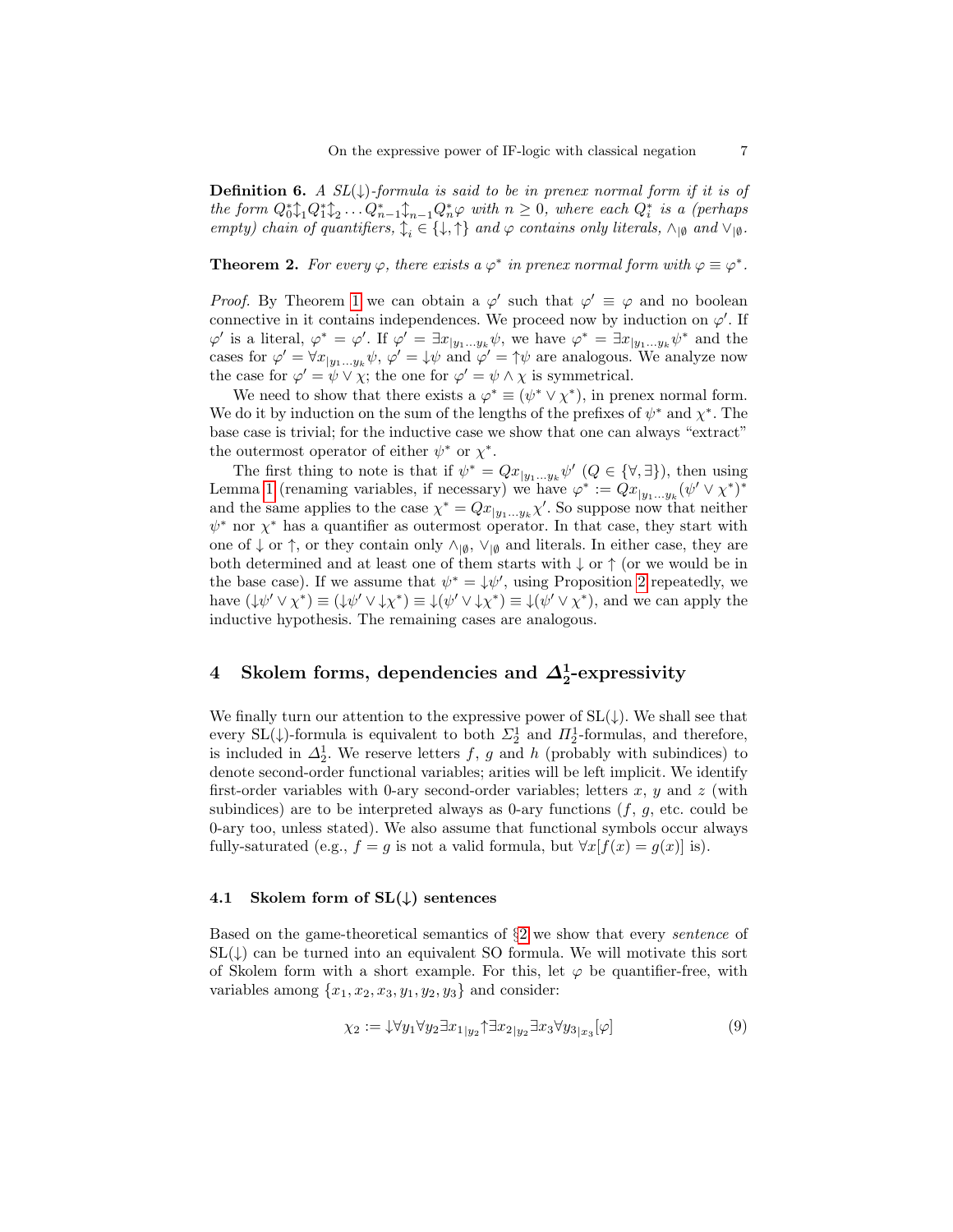#### 8 Figueira, Gorín and Grimson

Assume that  $\mathcal{A} \models^+ \chi_2$ , i.e., that Eloïse has a winning strategy for  $\mathsf{G}(\mathcal{A}, \chi_2, \{\emptyset\})$ . Using the simplification of Remark [2](#page-4-3) this is the case if and only if  $\mathcal{A} \models \chi'_2$ , where

$$
\chi_2' := \exists f \forall y_1 \forall y_2 \forall z_1 \forall g \exists x_2 \exists x_3 \exists z_2 [\varphi \sigma_1]
$$
\n
$$
(10)
$$

and  $\sigma_1 = \{x_1 \mapsto f(y_1, z_1), y_3 \mapsto g(y_1, y_2, f(y_1, z_1), x_2, z_2)\}\$ is a substitution of variables by terms<sup>[5](#page-7-0)</sup>. Notice that  $z_1$  and  $z_2$  represent the random choices made by Nature during the evaluation phases; e.g.,  $f(y_1, z_1)$  expresses that Nature replaced the value of  $y_2$  by a randomly picked  $z_1$  when evaluating  $x_1$ . Since  $z_1$ and  $z_2$  do not occur in  $\varphi$  and  $y_1$  and  $y_2$  occur universally quantified, just as g, we have that  $\chi'_2$  is equivalent to  $\chi''_2$ , where

<span id="page-7-1"></span>
$$
\chi_2'' := \exists f \forall y_1 \forall y_2 \forall g \exists x_2 \exists x_3 [\varphi \sigma_2]
$$
\n(11)

and  $\sigma_2 = \{x_1 \mapsto f(y_1), y_3 \mapsto g(x_2, f(y_1))\}$ . Of course, one could simplify further and replace  $g(x_2, f(y_2))$  by  $g(x_2)$ , but this will be discussed in more detail in §[4.2.](#page-8-0)

In order to formalize this transformation, we will use some conventions. First,  $\lambda$  denotes an empty sequence (of quantifiers, of variables, etc.). When describing  $\mathrm{SL}(\downarrow)$  prefixes we shall use patterns such as  $\downarrow \forall y_1_{|\tau_1} \exists x_1_{|\rho_1} \ldots \forall y_k_{|\tau_k} \exists x_k_{|\rho_k} \updownarrow Q$ ; it must be understood that not necessarily all the  $x_i$  and  $y_i$  are present in the prefix, and that either  $\updownarrow Q = \lambda$  or else  $\updownarrow \in {\downarrow, \uparrow}$  and Q is a (possibly empty)  $SL(\downarrow)$ -prefix.

<span id="page-7-2"></span>**Definition 7.** Given  $Q\psi$  in prenex normal form ( $\psi$  quantifier-free),  $T(Q\psi)$  is the SO-formula  $\pi(\downarrow Q)[\psi\sigma]$ , where  $\sigma = \tau^{\lambda}_{\lambda}(\{\}, \downarrow Q)$ ,  $\pi(\lambda) = \lambda$ ,  $\tau^{\alpha}_{\beta}(\sigma, \lambda) = \sigma$  and

$$
\pi(\downarrow \forall y_{1|\tau_{1}} \exists x_{1|\rho_{1}} \cdots \forall y_{k|\tau_{k}} \exists x_{k|\rho_{k}} \updownarrow Q) = \exists f_{1} \dots \exists f_{k} \forall y_{1} \dots \forall y_{k} \pi(\updownarrow Q)
$$
\n
$$
\pi(\uparrow \exists x_{1|\rho_{1}} \forall y_{1|\tau_{1}} \dots \exists x_{k|\rho_{k}} \forall y_{k|\tau_{k}} \updownarrow Q) = \forall g_{1} \dots \forall g_{k} \exists x_{1} \dots \exists x_{k} \pi(\updownarrow Q)
$$
\n
$$
\tau_{\beta}^{\alpha}(\sigma, \downarrow \forall y_{1|\tau_{1}} \exists x_{1|\rho_{1}} \dots \forall y_{k|\tau_{k}} \exists x_{k|\rho_{k}} \updownarrow Q) = \tau_{\beta'}^{\alpha'}(\sigma \cup \{x_{i} \mapsto f_{x_{i}}(\alpha' \setminus \rho_{i}) \sigma\}, \updownarrow Q)
$$
\n
$$
\tau_{\beta}^{\alpha}(\sigma, \uparrow \exists x_{1|\rho_{1}} \forall y_{1|\tau_{1}} \dots \exists x_{k|\rho_{k}} \forall y_{k|\tau_{k}} \updownarrow Q) = \tau_{\beta'}^{\alpha'}(\sigma \cup \{y_{i} \mapsto g_{y_{i}}(\beta' \setminus \tau_{i}) \sigma\}, \updownarrow Q)
$$

Here, we assumed  $\alpha' := \alpha, y_1 \dots y_k$  and  $\beta' := \beta, x_1 \dots x_k$ .

The reader should verify that, modulo variable names,  $T(\chi_2) = \chi_2''$ . In particular, substitution application in  $f_{x_i}(\alpha' \setminus \rho_i)\sigma$  and  $g_{y_i}(\beta' \setminus \rho_i)\sigma$  account for the introduction of nested terms like  $g(x_2, f(y_1))$  in [\(11\)](#page-7-1).

**Lemma 3.** For every sentence  $\varphi$  in prenex normal form and every model A,  $\mathcal{A} \models^+ \varphi \text{ iff } \mathcal{A} \models T(\varphi).$ 

*Proof.* First, observe that  $A \models^+ \varphi$  iff  $A \models^+ \psi$  (Proposition [1\)](#page-4-4). One then can show that, for every  $\psi$  in prenex normal form (perhaps with free variables) and every suitable v,  $\mathcal{A} \models^+ \downarrow \psi[v]$  iff  $\mathcal{A} \models T(\downarrow \psi)[v]$  by induction on the number of turns in  $\mathsf{G}(\mathcal{A}, \psi, \{v\})$  (i.e., in the number of  $\downarrow$  and  $\uparrow$  occurring in  $\psi$ ).

It follows directly from Definition [7](#page-7-2) that  $T(\varphi)$  is a SO formula in prenex normal form (i.e., all quantifiers, either first or second-order, are at the beginning).

<span id="page-7-0"></span><sup>&</sup>lt;sup>5</sup> As is customary, we use postfix notation for substitution application.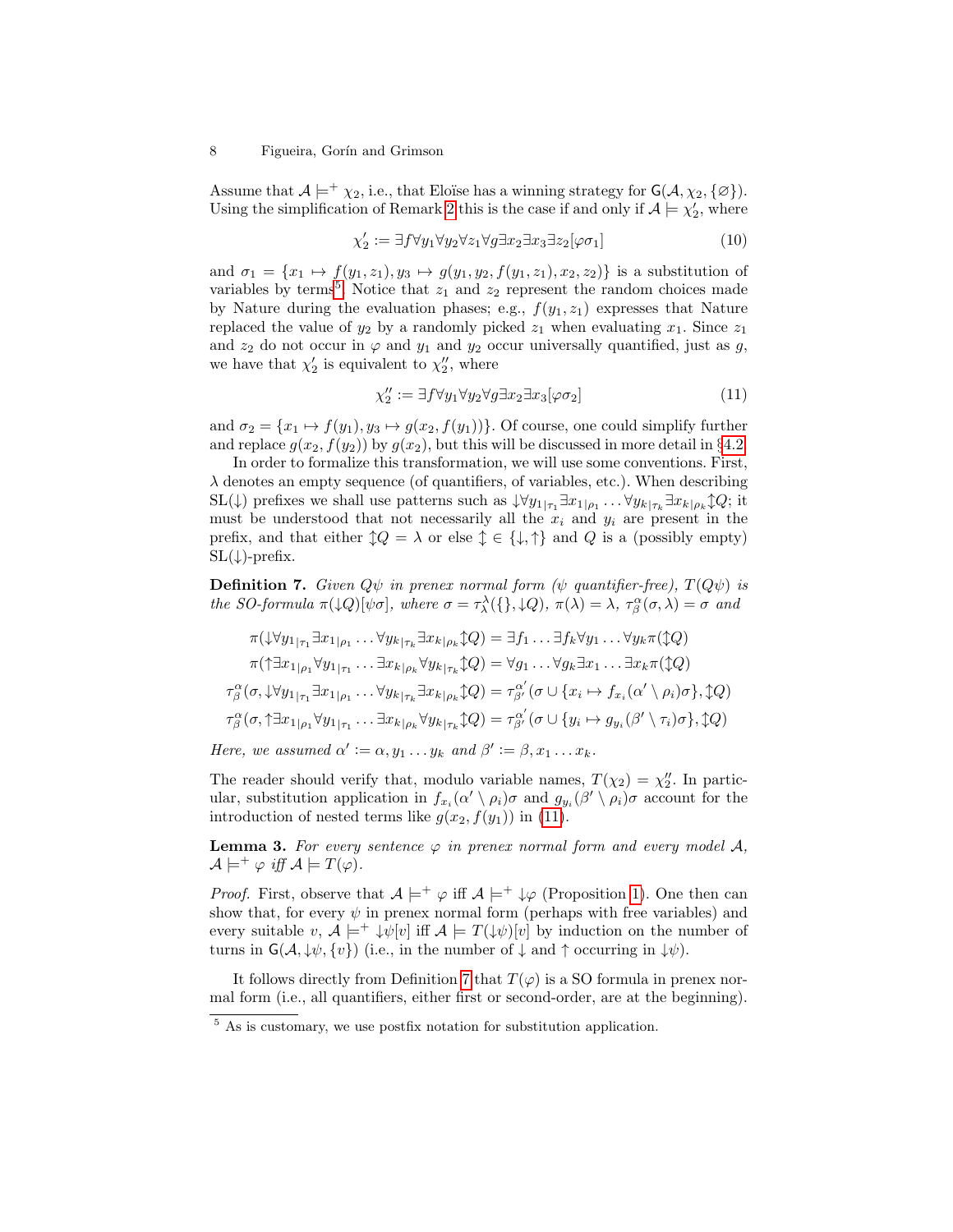# <span id="page-8-0"></span>4.2 First-order dependencies and the  $\Delta^1_2$ -class

If  $\varphi$ , in prenex normal form, has d occurrences of  $\downarrow$  or  $\uparrow$ , then  $T(\varphi)$  is a formula in  $\Sigma^1_{2d+1}$ . But we will see that by repeatedly applying a truth-preserving quantifiermoving transformation, one can turn any such  $T(\varphi)$  into an equivalent formula in  $\Sigma_2^1$ . Since SL( $\downarrow$ ) is closed by negation, this gives us the desired  $\Delta_2^1$ -bound. We begin with a motivational a example. Let  $\varphi$  be quantifier-free and consider:

$$
\chi_3 := \downarrow \forall y_1 \exists x_1 \uparrow \exists x_2 \forall y_2 \vert_{x_1} \downarrow \forall y_3 \exists x_3 \vert_{y_1, y_2} \uparrow \exists x_4 \forall y_4 \vert_{x_1...x_3} \varphi \tag{12}
$$

$$
\chi_3' := T(\chi_3) = \exists f_1 \forall y_1 \forall g_1 \exists x_2 \exists f_2 \forall y_3 \forall g_2 \exists x_4 [\varphi \sigma_3]
$$
\n(13)

where  $\sigma_3 = \{x_1 \mapsto f_1(y_1), y_2 \mapsto g_1(x_2), x_3 \mapsto f_2(y_3), y_4 \mapsto g_2(x_4)\}.$  The key intuition to show that  $\chi'_3$  is a  $\Sigma^1_2$ -formula is that the choice for  $f_2$  does not actually depend on the chosen value for  $g_1$  but only on that of  $g_1(x_2)$ , which is the only occurrence of  $g_1$  in  $\varphi \sigma_3$ . Thus,  $\chi'_3$  is equivalent to:

$$
\chi_4 := \exists f_1 \exists \tilde{f}_2 \forall y_1 \forall g_1 \forall y_3 \exists x_2 \forall g_2 \exists x_4 [\varphi \sigma_4]
$$
\n
$$
\tag{14}
$$

where  $\sigma_4\{x_1 \mapsto f_1(y_1), y_2 \mapsto g_1(x_2), x_3 \mapsto \tilde{f}_2(y_1, g_1(x_2), y_3), y_4 \mapsto g_2(x_4)\}\.$  Finally, one can "exchange"  $g_2$  and  $x_2$  in an analogous way, to obtain a  $\Sigma^1_2$ -formula.

We identify next the fragment of SO where this "weak-dependency" between functions occurs and show that, in it, the procedure sketched above can always be performed. In what follows we assume, without loss of generality, that if a variable occurs free in a SO-formula, it does not also appear bound.

Definition 8. We say that a functional symbol f is strongly free in a SOformula  $\varphi$  whenever f is free in  $\varphi$  and, if  $f(...g(...)...)$  occurs in  $\varphi$ , g is strongly free in  $\varphi$  too.

As an example, g is strongly free in  $\exists x[f(x) = g(y, g(z, y))]$ , while f is not (for x is not, either). Every free first-order variable is also strongly free.

**Lemma 4.** Let  $\varphi$  be a SO-formula and let  $g_1 \ldots g_k$  be strongly free in  $\varphi$ . Moreover, let  $v_1$  and  $v_2$  be interpretations of functional variables in A such that (i)  $v_1(f) = v_2(f)$  for every  $f \notin \{g_1, \ldots, g_k\}$ , and (ii) for every  $g_i(t_1, \ldots, t_m)$  occurring in  $\varphi$ ,  $v_1(g_i(t_1,\ldots,t_m)) = v_2(g_i(t_1,\ldots,t_m))$ . Then,  $\mathcal{A} \models \varphi[v_1]$  iff  $\mathcal{A} \models \varphi[v_2]$ .

*Proof.* Follows by a straightforward induction on  $\varphi$ . In the base case, (i) and (ii) guarantee the equivalence; for the case  $\varphi = \exists f \psi$ , removing the existential preserves the hypothesis of the lemma (needed for the inductive hypothesis).

It is well-known that  $\forall x_1 \ldots x_n \exists f \varphi$  is equivalent to  $\exists \tilde{f} \forall x_1 \ldots x_n \tilde{\varphi}$ , where  $\tilde{\varphi}$ is obtained by replacing every occurrence of a term of the form  $f(t_1, \ldots, t_k)$  in  $\varphi$ by  $f(t_1, \ldots, t_k, x_1, \ldots, x_n)$ . The following result is a generalization of this idea, with strongly free second-order variables used instead of first-order ones.

<span id="page-8-1"></span>**Theorem 3.** Let  $g_1 \ldots g_n$  be strongly free in  $\varphi$  and let h, free in  $\varphi$ , be such that for no i,  $g_i(\ldots h(\ldots)\ldots)$  occurs in  $\varphi$ . Then, for every  $f_1 \ldots f_m$  free in  $\varphi$ , there exists  $\tilde{\varphi}$  such that  $g_1 \ldots g_n$  are strongly free in  $\tilde{\varphi}$ ;  $f_1 \ldots f_m$  are free in  $\tilde{\varphi}$  and  $\forall g_1 \ldots \forall g_n \exists h \exists f_1 \ldots \exists f_k \varphi \equiv \exists h \forall g_1 \ldots \forall g_n \exists f_1 \ldots \exists f_k \tilde{\varphi}.$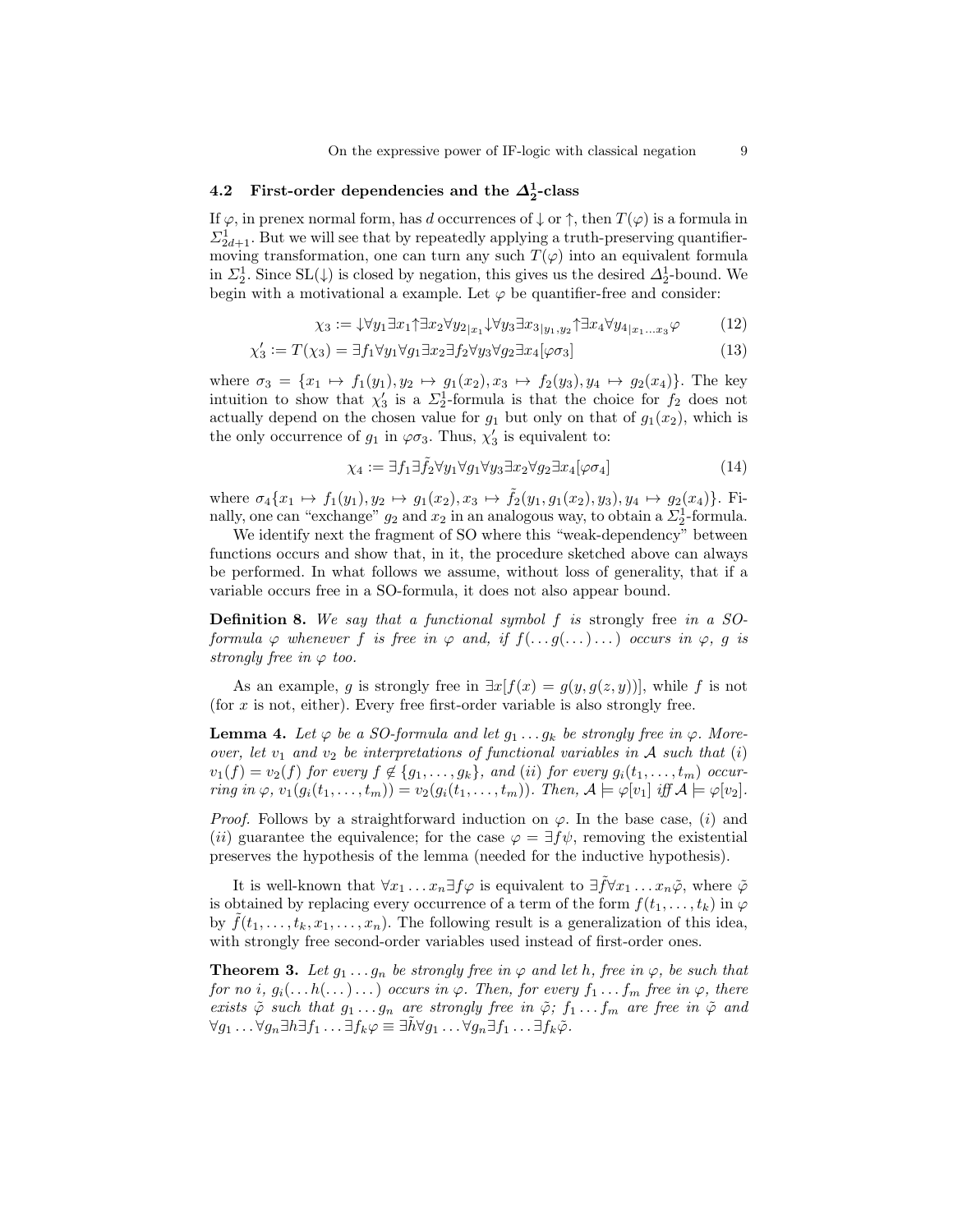#### 10 Figueira, Gorín and Grimson

*Proof.* One can obtain  $\tilde{\varphi}$  by replacing every occurrence of  $h(t_1, \ldots, t_k)$  in  $\varphi$  by  $h(t_1, \ldots, t_k, s_1, \ldots, s_l)$ , where  $s_1 \ldots s_l$  are the terms of the form  $g_i(\ldots)$  occurring in  $\varphi$ . Since  $g_i(\ldots h(\ldots)\ldots)$  does not occur in  $\varphi$ , no occurrence of h is left in  $\tilde{\varphi}$ .

In a way, what Theorem [3](#page-8-1) says is that a strongly free second-order variable corresponds, in terms of information, to a finite number of first-order terms. This motivates the following definition.

**Definition 9.** We say that a SO-formula in prenex normal form has first-order dependencies if in every subformula of the form  $\forall g_1 \dots \forall g_n \exists f_1 \dots \exists f_m \varphi$  (with  $\varphi \neq \exists h\psi$ ) or  $\exists g_1 \dots \exists g_n \forall f_1 \dots \forall f_m \varphi \ (\varphi \neq \forall h\psi), g_1 \dots g_n$  are strongly free in  $\varphi$ .

**Theorem 4.** The class of SO-formulas with first-order dependencies is in  $\Delta_2^1$ .

*Proof.* We shall only see that if  $\varphi$  has first-order dependencies then  $\varphi$  is in  $\Sigma_2^1$ . This suffices since  $\varphi \equiv \neg \neg \varphi$  and  $\neg \varphi$  has first-order dependencies (and is therefore in  $\Sigma_2^1$ ). To see that any such  $\varphi$  can be turned to  $\Sigma_2^1$ -form, we will show how quantifiers can be reordered, one at a time, in a top-down manner.

Suppose, then, that  $\varphi$  is not in  $\Sigma^1_2$ -form; and let us consider the leftmost quantifier that is misplaced. There are two cases we need to consider. First, suppose  $\varphi = \exists h_1 \dots \exists h_l \forall g_1 \dots \forall g_n \exists x_1 \dots \exists x_k \exists h \exists f_1 \dots \exists f_m \psi \ (k, l, m \geq 0, n \geq 1)$  for an h of non-zero arity. We can assume without loss of generality that  $g_i(\ldots h(\ldots)\ldots)$ does not occur in  $\psi$ , e.g., if  $g_i(h(x_i))$  occurs in  $\psi$ , then  $\varphi$  is equivalent to  $\exists h_1 \ldots \exists h_l \forall g_1 \ldots \forall g_n \exists x_1 \ldots \exists x_k \exists h \exists z \exists f_1 \ldots \exists f_m [z = h(x_j) \land \chi]$  where  $\chi$  is like  $\psi$  with  $h(x_i)$  replaced by z. By Theorem [3](#page-8-1) we can relocate the misplaced  $\exists h$  and obtain the equivalent formula  $\exists h_1 \ldots \exists h_l \exists \tilde{h} \forall g_1 \ldots \forall g_n \exists x_1 \ldots \exists x_k \exists f_1 \ldots \exists f_m \tilde{\psi}$ .

The second case is when every variable in the first block of misplaced quantifiers is first-order. Here we cannot always circumvent the condition " $g_i(\ldots x_j \ldots)$ " does not occur in  $\psi$ " so we must handle it in a different way. Therefore, suppose  $\varphi = \exists h_1 \dots \exists h_l \forall g_1 \dots \forall g_n \exists x_1 \dots \exists x_k \forall f_1 \dots \forall f_m \psi, (l \geq 0, k, m, n \geq 1)$  where  $\psi$ does not start with  $\forall$ . Using Theorem [3](#page-8-1)  $(x_1 \ldots x_k)$  are strongly free in  $\psi$ ), we obtain the equivalent  $\exists h_1 \ldots \exists h_l \forall g_1 \ldots \forall g_n \forall \tilde{f}_1 \ldots \forall \tilde{f}_m \exists x \ldots \exists x_k \tilde{\psi}$ . It is important to notice that  $\forall g_1 \ldots \forall g_n \forall \tilde{f}_1 \ldots \forall \tilde{f}_m \exists x \ldots \exists x_k \tilde{\psi}$  has first-order dependencies.

**Corollary 1.**  $T(\varphi)$  has first-order dependencies, for every  $SL(\downarrow)$ -formula  $\varphi$  in prenex normal form. Therefore,  $SL(\downarrow)$  is not more expressive than  $\Delta_2^1$ .

## 5 Conclusions

We have given an upper bound for the expressive power of  $SL(\downarrow)$  and, therefore, for IF with full-fledged classical negation. This logic contains Extended-IF, which is known to correspond to a proper fragment of  $\Delta_2^1$ ; hence, our  $\Delta_2^1$ -upper bound for  $SL(\downarrow)$  is quite tight. This result is mounted on three additional results: i) a game-theoretical semantics for  $SL(\downarrow)$ ,  $ii)$  a prenex normal form result for  $SL(\downarrow)$ and,  $iii)$  a characterization of a new (to the best of our knowledge) syntactic fragment of SO (formulas with first-order dependencies) which we have shown to be contained in  $\Delta_2^1$ . The last two are given in this article (for the first one, cf. [\[3\]](#page-10-6)); the prenex normal form uses ideas from [\[1\]](#page-10-10). The question of which of the containments are strict remains open.